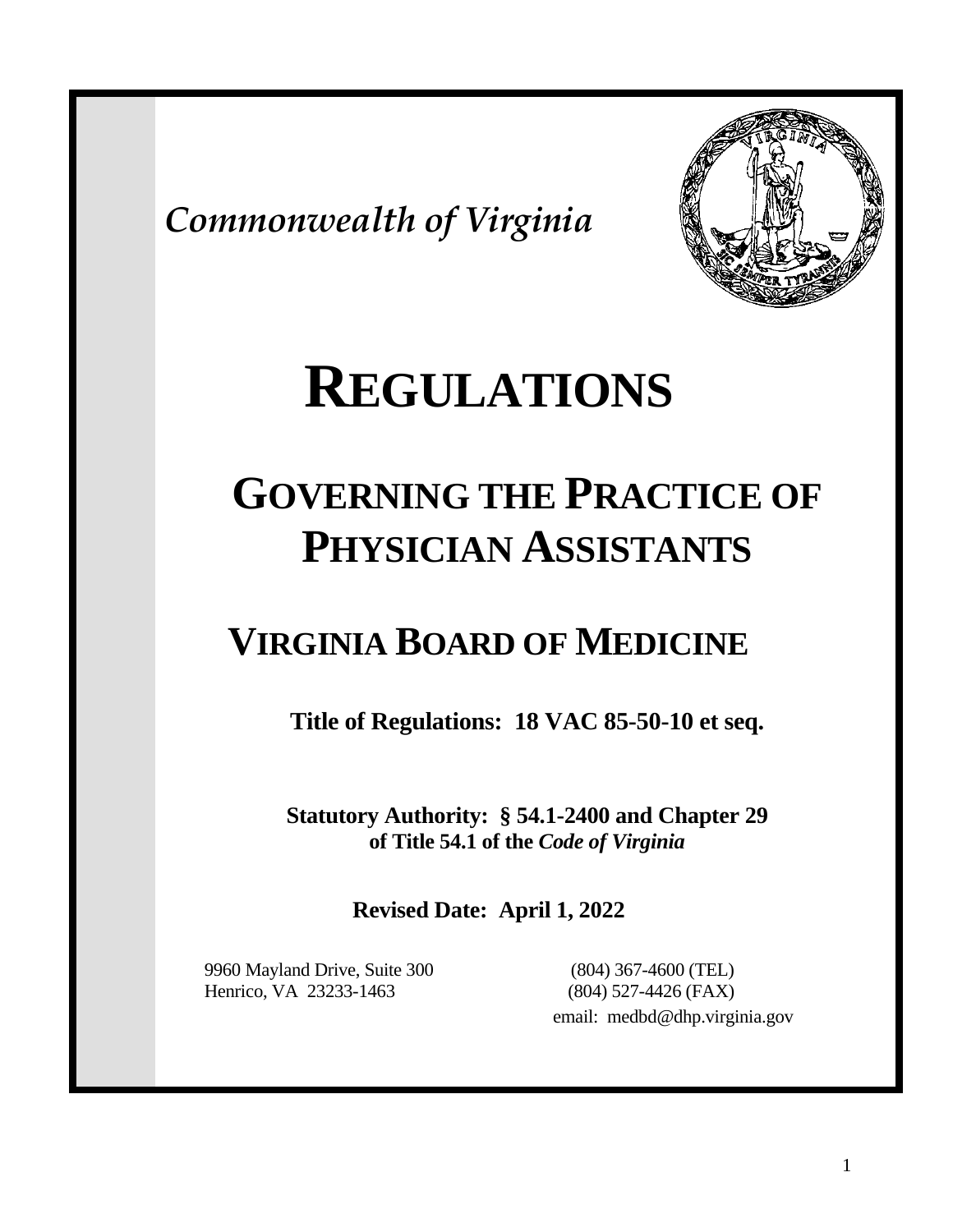# TABLE OF CONTENTS

| 18VAC85-50-110. Responsibilities of the patient care team physician or podiatrist |  |
|-----------------------------------------------------------------------------------|--|
|                                                                                   |  |
| 18VAC85-50-116. Volunteer restricted license for certain physician assistants9    |  |
|                                                                                   |  |
|                                                                                   |  |
|                                                                                   |  |
|                                                                                   |  |
|                                                                                   |  |
|                                                                                   |  |
|                                                                                   |  |
|                                                                                   |  |
|                                                                                   |  |
|                                                                                   |  |
|                                                                                   |  |
|                                                                                   |  |
|                                                                                   |  |
|                                                                                   |  |
|                                                                                   |  |
|                                                                                   |  |
|                                                                                   |  |
|                                                                                   |  |
|                                                                                   |  |
|                                                                                   |  |
|                                                                                   |  |
|                                                                                   |  |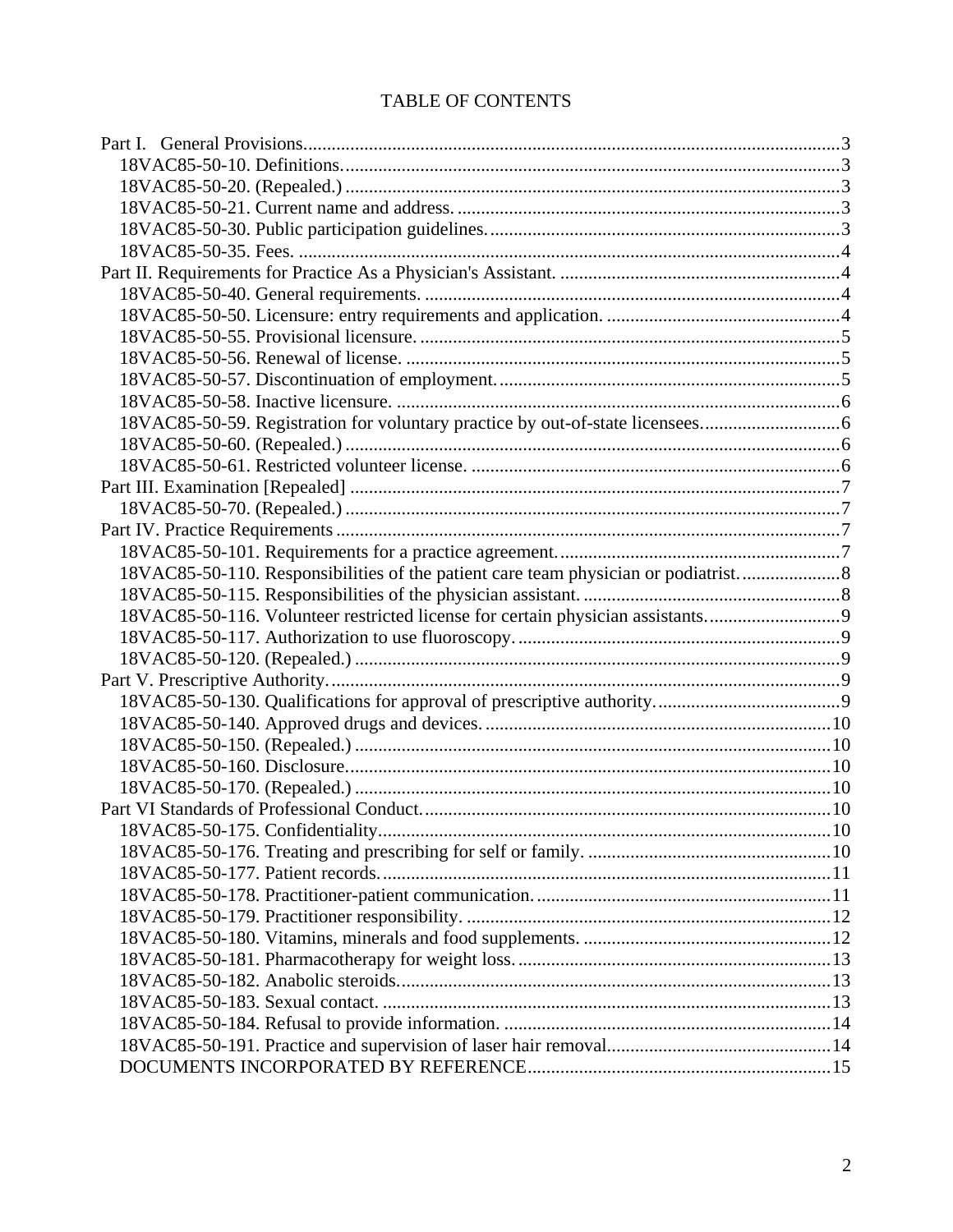# **Part I. General Provisions.**

#### <span id="page-2-1"></span><span id="page-2-0"></span>**18VAC85-50-10. Definitions.**

<span id="page-2-2"></span>A. The following words and terms shall have the meanings ascribed to them in § [54.1-2900](https://law.lis.virginia.gov/vacode/54.1-2900/) of the Code of Virginia:

"Board."

"Collaboration."

"Consultation."

"Patient care team physician."

"Patient care team podiatrist."

"Physician assistant."

B. The following words and terms when used in this chapter shall have the following meanings unless the context clearly indicates otherwise:

"Group practice" means the practice of a group of two or more doctors of medicine, osteopathy, or podiatry licensed by the board who practice as a partnership or professional corporation.

"Institution" means a hospital, nursing home or other health care facility, community health center, public health center, industrial medicine or corporation clinic, a medical service facility, student health center, or other setting approved by the board.

"NCCPA" means the National Commission on Certification of Physician Assistants.

"Practice agreement" means a written or electronic agreement developed by one or more patient care team physicians or podiatrists and the physician assistant that defines the relationship between the physician assistant and the physicians or podiatrists, the prescriptive authority of the physician assistant, and the circumstances under which a physician or podiatrist will see and evaluate the patient.

#### **18VAC85-50-20. (Repealed.)**

#### <span id="page-2-3"></span>**18VAC85-50-21. Current name and address.**

Each licensee shall furnish the board his current name and address of record. All notices required by law or by this chapter to be given by the board to any such licensee shall be validly given when sent to the latest address of record provided or served to the licensee. Any change of name or address of record or the public address, if different from the address of record, shall be furnished to the board within 30 days of such change.

#### <span id="page-2-4"></span>**18VAC85-50-30. Public participation guidelines.**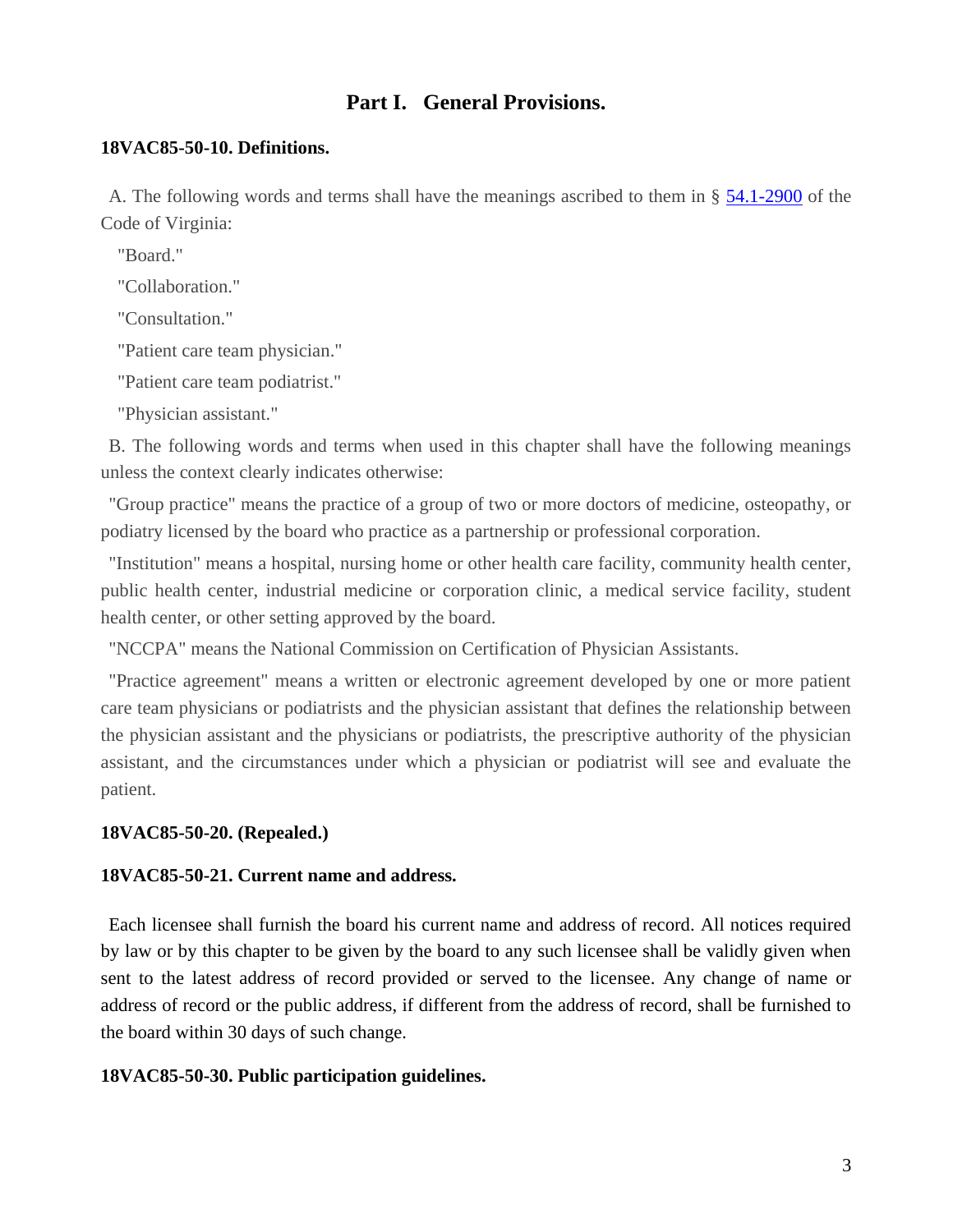A separate board regulation, [18VAC85-11,](http://law.lis.virginia.gov/admincode/title18/agency85/chapter11/) provides for involvement of the public in the development of all regulations of the Virginia Board of Medicine.

# <span id="page-3-0"></span>**18VAC85-50-35. Fees.**

Unless otherwise provided, the following fees shall not be refundable:

1. The initial application fee for a license, payable at the time application is filed, shall be \$130.

2. The biennial fee for renewal of an active license shall be \$135 and for renewal of an inactive license shall be \$70, payable in each odd-numbered year in the birth month of the licensee. For 2021, the fee for renewal of an active license shall be \$108, and the fee for renewal of an inactive license shall be \$54.

3. The additional fee for late renewal of licensure within one renewal cycle shall be \$50.

4. A restricted volunteer license shall expire 12 months from the date of issuance and may be renewed without charge by receipt of a renewal application that verifies that the physician assistant continues to comply with provisions of § [54.1-2951.3](http://law.lis.virginia.gov/vacode/54.1-2951.3/) of the Code of Virginia.

5. The fee for reinstatement of a license pursuant to § [54.1-2408.2](http://law.lis.virginia.gov/vacode/54.1-2408.2/) of the Code of Virginia shall be \$2,000.

6. The fee for a duplicate license shall be \$5.00, and the fee for a duplicate wall certificate shall be \$15.

7. The handling fee for a returned check or a dishonored credit card or debit card shall be \$50.

8. The fee for a letter of good standing or verification to another jurisdiction shall be \$10.

9. The fee for an application or for the biennial renewal of a restricted volunteer license shall be \$35, due in the licensee's birth month. An additional fee for late renewal of licensure shall be \$15 for each renewal cycle.

# **Part II. Requirements for Practice As a Physician's Assistant.**

### <span id="page-3-2"></span><span id="page-3-1"></span>**18VAC85-50-40. General requirements.**

A. No person shall practice as a physician assistant in the Commonwealth of Virginia except as provided in this chapter.

B. All services rendered by a physician assistant shall be performed only in accordance with a practice agreement with one or more doctors of medicine, osteopathy, or podiatry licensed by this board to practice in the Commonwealth.

### <span id="page-3-3"></span>**18VAC85-50-50. Licensure: entry requirements and application.**

A. The applicant seeking licensure as a physician assistant shall submit: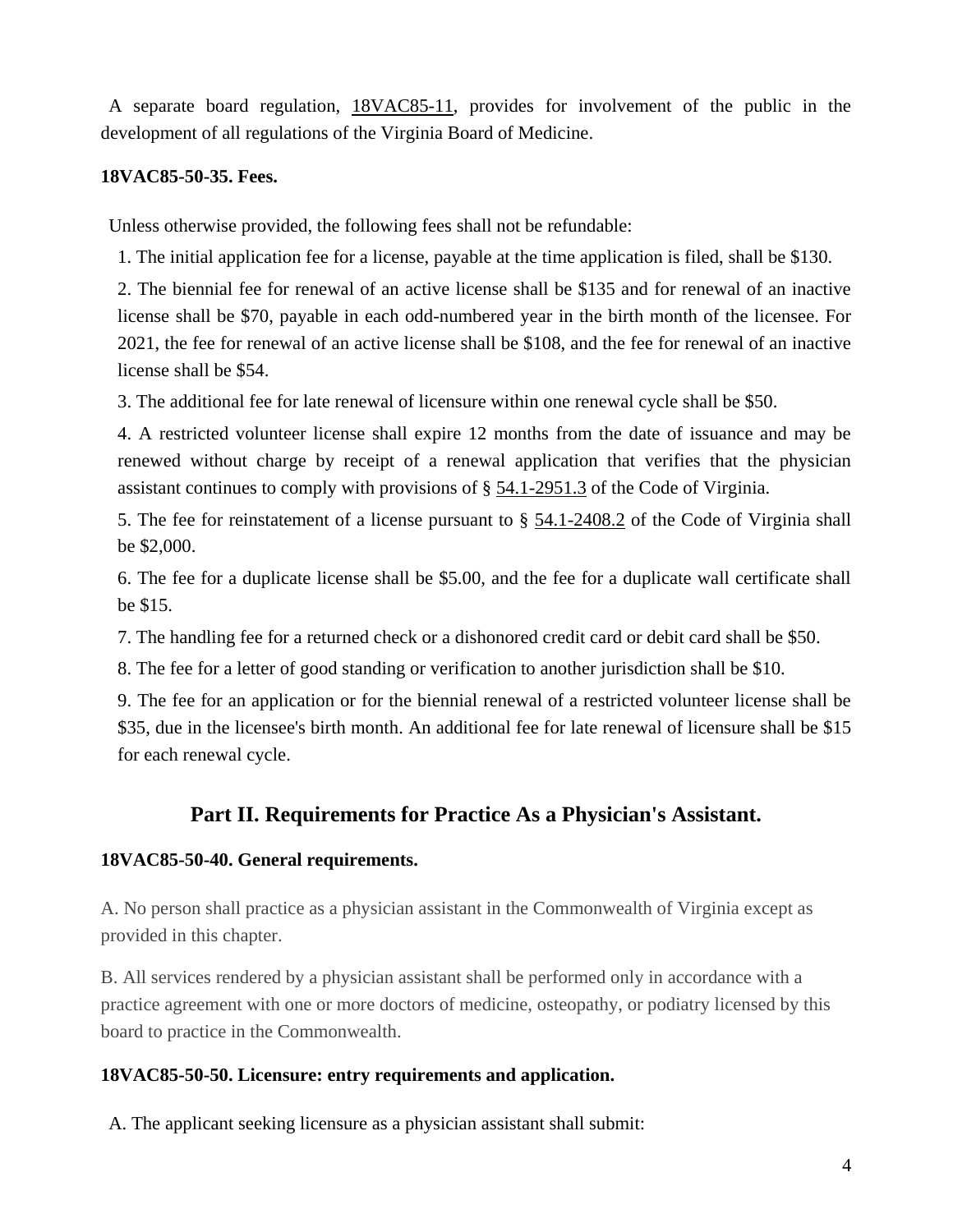1. A completed application and fee as prescribed by the board.

2. Documentation of successful completion of an educational program as prescribed in § [54.1-](http://law.lis.virginia.gov/vacode/54.1-2951.1/) [2951.1](http://law.lis.virginia.gov/vacode/54.1-2951.1/) of the Code of Virginia.

3. Documentation of passage of the certifying examination administered by the National Commission on Certification of Physician Assistants.

4. If licensed or certified in any other jurisdiction, verification that there has been no disciplinary action taken or pending in that jurisdiction.

B. The board may issue a license by endorsement to an applicant for licensure if the applicant (i) is the spouse of an active duty member of the Armed Forces of the United States or the Commonwealth, (ii) holds current certification from the National Commission on Certification of Physician Assistants, and (iii) holds a license as a physician assistant that is in good standing, or that is eligible for reinstatement if lapsed, under the laws of another state.

# <span id="page-4-0"></span>**18VAC85-50-55. Provisional licensure.**

Pending the outcome of the next examination administered by the NCCPA, an applicant who has met all other requirements of [18VAC85-50-50](http://law.lis.virginia.gov/admincode/title18/agency85/chapter50/section50/) at the time his initial application is submitted may be granted provisional licensure by the board. The provisional licensure shall be valid until the applicant takes the next subsequent NCCPA examination and its results are reported, but this period of validity shall not exceed 30 days following the reporting of the examination scores, after which the provisional license shall be invalid.

### <span id="page-4-1"></span>**18VAC85-50-56. Renewal of license.**

A. Every licensed physician assistant intending to continue to practice shall biennially renew the license in each odd numbered year in the licensee's birth month by:

- 1. Returning the renewal form and fee as prescribed by the board; and
- 2. Verifying compliance with continuing medical education standards established by the NCCPA.

B. Any physician assistant who allows his NCCPA certification to lapse shall be considered not licensed by the board. Any such assistant who proposes to resume his practice shall make a new application for licensure.

### <span id="page-4-2"></span>**18VAC85-50-57. Discontinuation of employment.**

If for any reason the physician assistant discontinues working with a patient care team physician or podiatrist, a new practice agreement shall be entered into in order for the physician assistant either to be reemployed by the same practitioner or to accept new employment with another patient care team physician or podiatrist.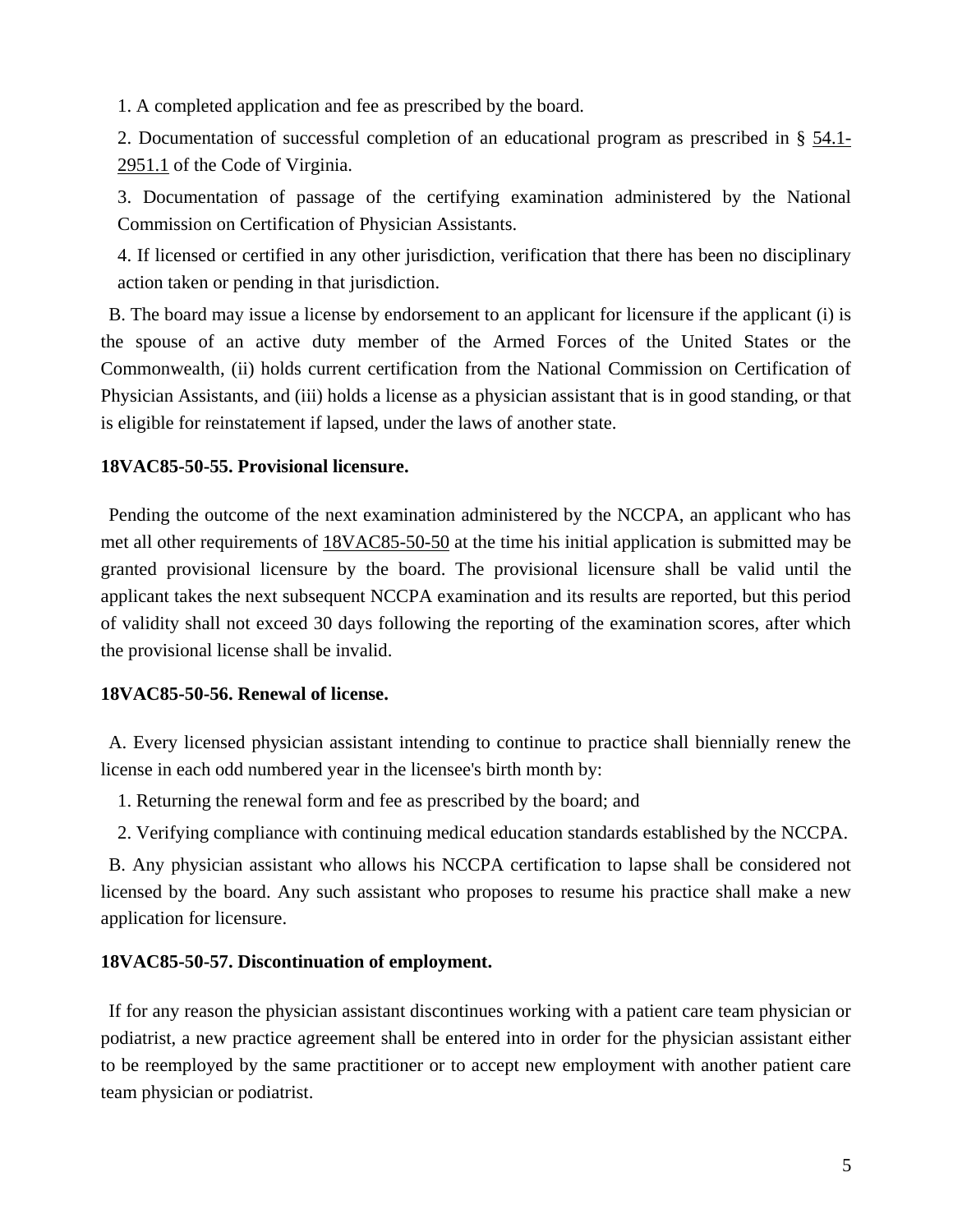#### <span id="page-5-0"></span>**18VAC85-50-58. Inactive licensure.**

A. A physician assistant who holds a current, unrestricted license in Virginia shall, upon a request on the renewal application and submission of the required fee, be issued an inactive license.

1. The holder of an inactive license shall not be required to maintain certification by the NCCPA.

2. An inactive licensee shall not be entitled to practice as a physician assistant in Virginia.

B. An inactive licensee may reactivate his license upon submission of:

1. The required application;

2. Payment of the difference between the current renewal fee for inactive licensure and the renewal fee for active licensure for the biennium in which the license is being reactivated; and

3. Documentation of having maintained certification or having been recertified by the NCCPA.

C. The board reserves the right to deny a request for reactivation to any licensee who has been determined to have committed an act in violation of § [54.1-2915](http://law.lis.virginia.gov/vacode/54.1-2915/) of the Code of Virginia or any provisions of this chapter.

#### <span id="page-5-1"></span>**18VAC85-50-59. Registration for voluntary practice by out-of-state licensees.**

Any physician assistant who does not hold a license to practice in Virginia and who seeks registration to practice under subdivision 27 of § [54.1-2901](http://law.lis.virginia.gov/vacode/54.1-2901/) of the Code of Virginia on a voluntary basis under the auspices of a publicly supported, all volunteer, nonprofit organization that sponsors the provision of health care to populations of underserved people shall:

1. File a complete application for registration on a form provided by the board at least five business days prior to engaging in such practice. An incomplete application will not be considered;

2. Provide a complete record of professional licensure in each state in which he has held a license and a copy of any current license;

3. Provide the name of the nonprofit organization, the dates and location of the voluntary provision of services;

4. Pay a registration fee of \$10; and

5. Provide a notarized statement from a representative of the nonprofit organization attesting to its compliance with provisions of subdivision 27 of § [54.1-2901](http://law.lis.virginia.gov/vacode/54.1-2901/) of the Code of Virginia.

#### <span id="page-5-2"></span>**18VAC85-50-60. (Repealed.)**

#### <span id="page-5-3"></span>**18VAC85-50-61. Restricted volunteer license.**

A. A physician assistant who held an unrestricted license issued by the Virginia Board of Medicine or by a board in another state as a licensee in good standing at the time the license expired or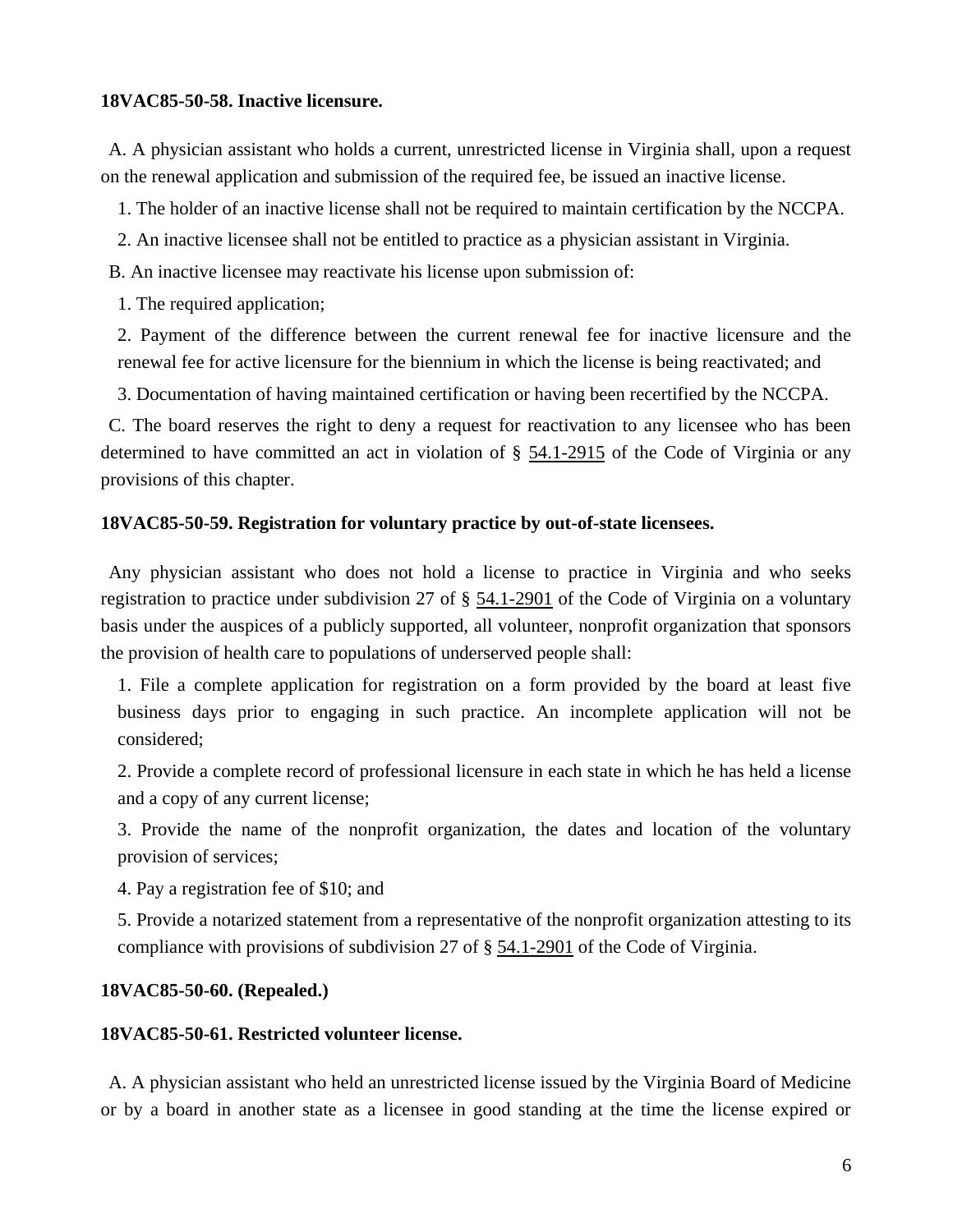became inactive may be issued a restricted volunteer license to practice without compensation in a clinic that is organized in whole or in part for the delivery of health care services without charge in accordance with § [54.1-106](http://law.lis.virginia.gov/vacode/54.1-106/) of the Code of Virginia.

B. To be issued a restricted volunteer license, a physician assistant shall submit an application to the board that documents compliance with requirements of § [54.1-2928.1](http://law.lis.virginia.gov/vacode/54.1-2928.1/) of the Code of Virginia and the application fee prescribed in [18VAC85-50-35.](http://law.lis.virginia.gov/admincode/title18/agency85/chapter50/section35/)

C. The licensee who intends to continue practicing with a restricted volunteer license shall renew biennially during his birth month, meet the continued competency requirements prescribed in subsection D of this section, and pay to the board the renewal fee prescribed in  $18VAC85-50-35$ .

D. The holder of a restricted volunteer license shall not be required to attest to hours of continuing education for the first renewal of such a license. For each renewal thereafter, the licensee shall attest to obtaining 50 hours of continuing education during the biennial renewal period with at least 25 hours in Type 1 and no more than 25 hours in Type 2 as acceptable to the NCCPA.

# **Part III. Examination [Repealed]**

# <span id="page-6-2"></span><span id="page-6-1"></span><span id="page-6-0"></span>**18VAC85-50-70. (Repealed.)**

# **Part IV. Practice Requirements**

### <span id="page-6-3"></span>**18VAC85-50-101. Requirements for a practice agreement.**

A. Prior to initiation of practice, a physician assistant and one or more patient care team physicians or podiatrists shall enter into a written or electronic practice agreement that spells out the roles and functions of the assistant and is consistent with provisions of § [54.1-2952](https://law.lis.virginia.gov/vacode/54.1-2952/) of the Code of Virginia.

1. Any such practice agreement shall take into account such factors as the physician assistant's level of competence, the number of patients, the types of illness treated by the physicians or podiatrists, the nature of the treatment, special procedures, and the nature of the physicians' or podiatrists' availability in ensuring direct physician or podiatrist involvement at an early stage and regularly thereafter.

2. The practice agreement shall also provide an evaluation process for the physician assistant's performance, including a requirement specifying the time period, proportionate to the acuity of care and practice setting, within which the physicians or podiatrists shall review the record of services rendered by the physician assistant.

3. The practice agreement may include requirements for periodic site visits by licensees who supervise and direct the patient care team physicians or podiatrists to collaborate and consult with physician assistants who provide services at a location other than where the physicians or podiatrists regularly practice.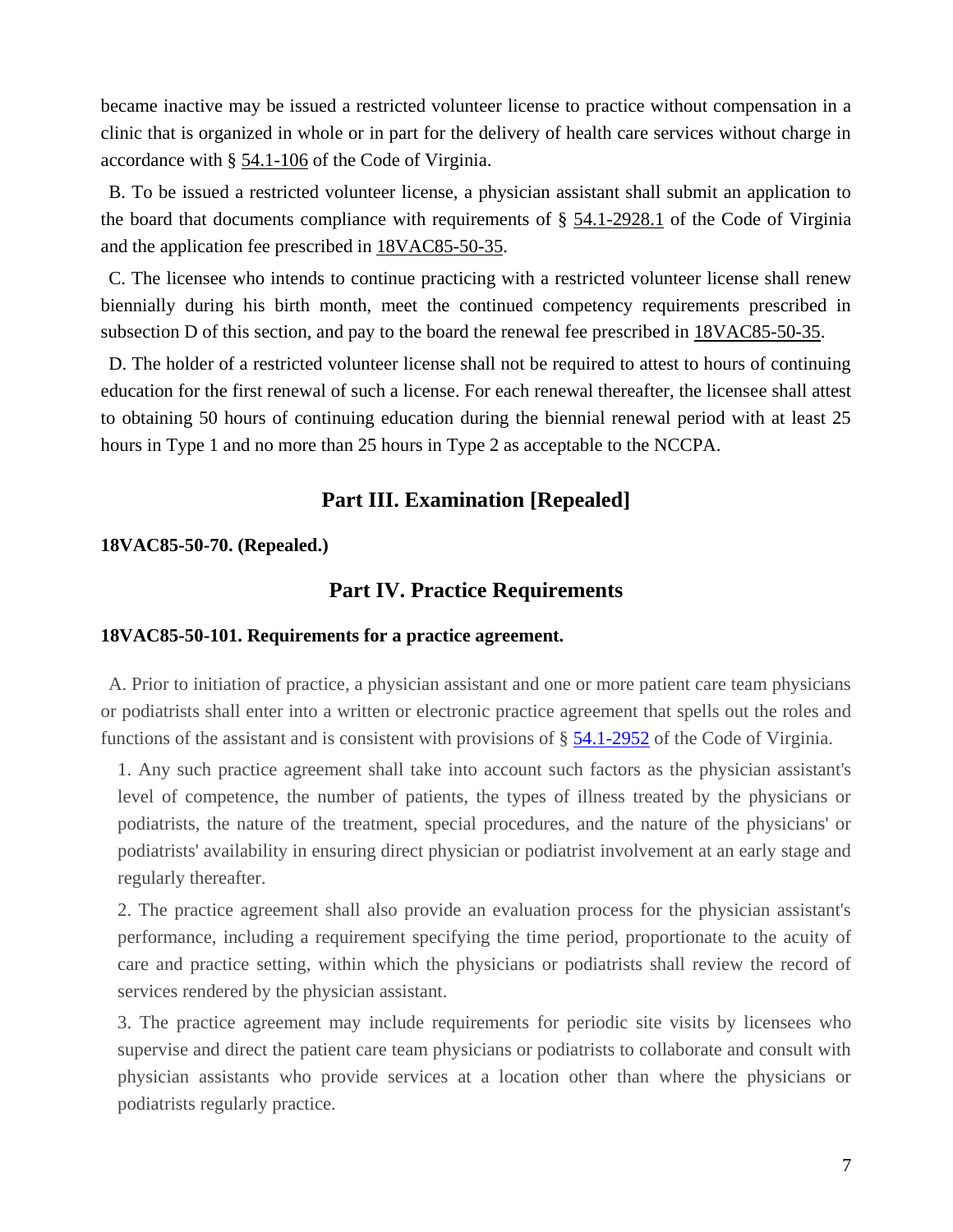B. The board may require information regarding the degree of collaboration and consultation by the patient care team physicians or podiatrists. The board may also require a patient care team physician or podiatrist to document the physician assistant's competence in performing such tasks.

C. If the role of the physician assistant includes prescribing drugs and devices, the written practice agreement shall include those schedules and categories of drugs and devices that are within the scope of practice and proficiency of the patient care team physicians or podiatrists.

D. If the initial practice agreement did not include prescriptive authority, there shall be an addendum to the practice agreement for prescriptive authority.

E. If there are any changes in consultation and collaboration, authorization, or scope of practice, a revised practice agreement shall be entered into at the time of the change.

# <span id="page-7-0"></span>**18VAC85-50-110. Responsibilities of the patient care team physician or podiatrist.**

A patient care team physician or podiatrist shall:

1. Review the clinical course and treatment plan for any patient who presents for the same acute complaint twice in a single episode of care and has failed to improve as expected. A physician or podiatrist shall be involved with any patient with a continuing illness as noted in the written or electronic practice agreement for the evaluation process.

2. Be available at all times to collaborate and consult with the physician assistant.

# <span id="page-7-1"></span>**18VAC85-50-115. Responsibilities of the physician assistant.**

A. The physician assistant shall not render independent health care and shall:

1. Perform only those medical care services that are within the scope of the practice and proficiency of the patient care team physicians or podiatrists as prescribed in the physician assistant's practice agreement. When a physician assistant is working outside the scope of specialty of the patient care team physicians or podiatrists, then the physician assistant's functions shall be limited to those areas not requiring specialized clinical judgment, unless a separate practice agreement has been executed for an alternate patient care team physician or podiatrist.

2. Prescribe only those drugs and devices as allowed in Part V [\(18VAC85-50-130](https://law.lis.virginia.gov/admincode/title18/agency85/chapter50/section130/) et seq.) of this chapter.

3. Wear during the course of performing his duties identification showing clearly that he is a physician assistant.

B. If, due to illness, vacation, or unexpected absence, a patient care team physician or podiatrist or alternate physician or podiatrist is unable to supervise the activities of his physician assistant, such patient care team physician or podiatrist may temporarily delegate the responsibility to another doctor of medicine, osteopathic medicine, or podiatry.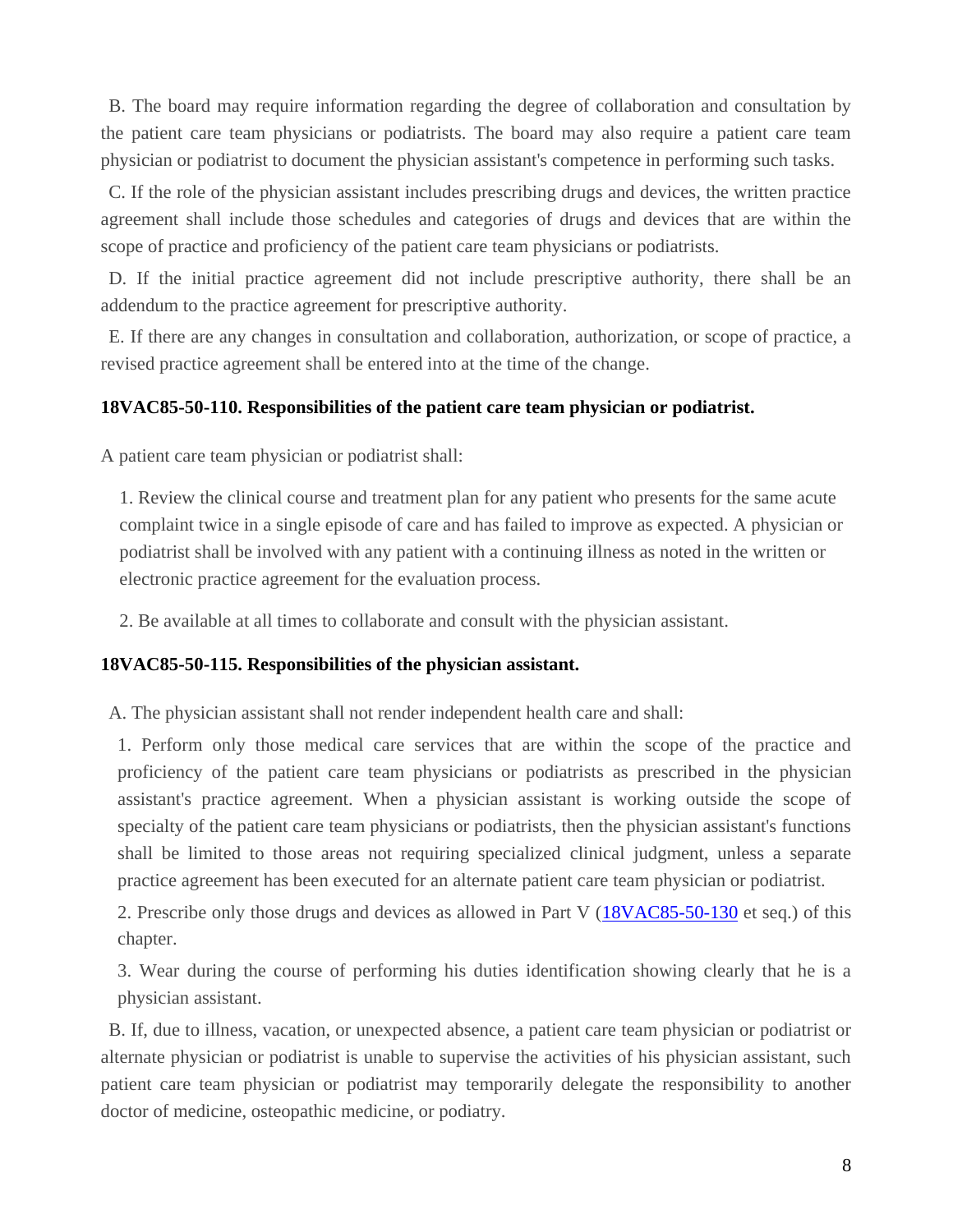Temporary coverage may not exceed four weeks unless special permission is granted by the board.

C. With respect to physician assistants employed by institutions, the following additional regulations shall apply:

1. No physician assistant may render care to a patient unless the physician or podiatrist responsible for that patient is available for collaboration and consultation with that physician assistant.

2. Any such practice agreement as described in subdivision 1 of this subsection shall delineate the duties which said patient care team physician or podiatrist authorizes the physician assistant to perform.

D. Practice by a physician assistant in a hospital, including an emergency department, shall be in accordance with § [54.1-2952](https://law.lis.virginia.gov/vacode/54.1-2952/) of the Code of Virginia.

#### <span id="page-8-0"></span>**18VAC85-50-116. Volunteer restricted license for certain physician assistants.**

The issuance of a volunteer restricted license and the practice of a physician assistant under such a license shall be in accordance with the provisions of § [54.1-2951.3](http://law.lis.virginia.gov/vacode/54.1-2951.3/) of the Code of Virginia.

#### <span id="page-8-1"></span>**18VAC85-50-117. Authorization to use fluoroscopy.**

A physician assistant working under a practice agreement with a licensed doctor of medicine or osteopathy specializing in the field of radiology is authorized to use fluoroscopy for guidance of diagnostic and therapeutic procedures provided such activity is specified in his protocol and he has met the following qualifications:

1. Completion of at least 40 hours of structured didactic educational instruction and at least 40 hours of supervised clinical experience as set forth in the Fluoroscopy Educational Framework for the Physician Assistant created by the American Academy of Physician Assistants (AAPA) and the American Society of Radiologic Technologists (ASRT); and

2. Successful passage of the American Registry of Radiologic Technologists (ARRT) Fluoroscopy Examination.

#### <span id="page-8-3"></span><span id="page-8-2"></span>**18VAC85-50-120. (Repealed.)**

# **Part V. Prescriptive Authority.**

#### <span id="page-8-4"></span>**18VAC85-50-130. Qualifications for approval of prescriptive authority.**

An applicant for prescriptive authority shall meet the following requirements:

1. Hold a current, unrestricted license as a physician assistant in the Commonwealth;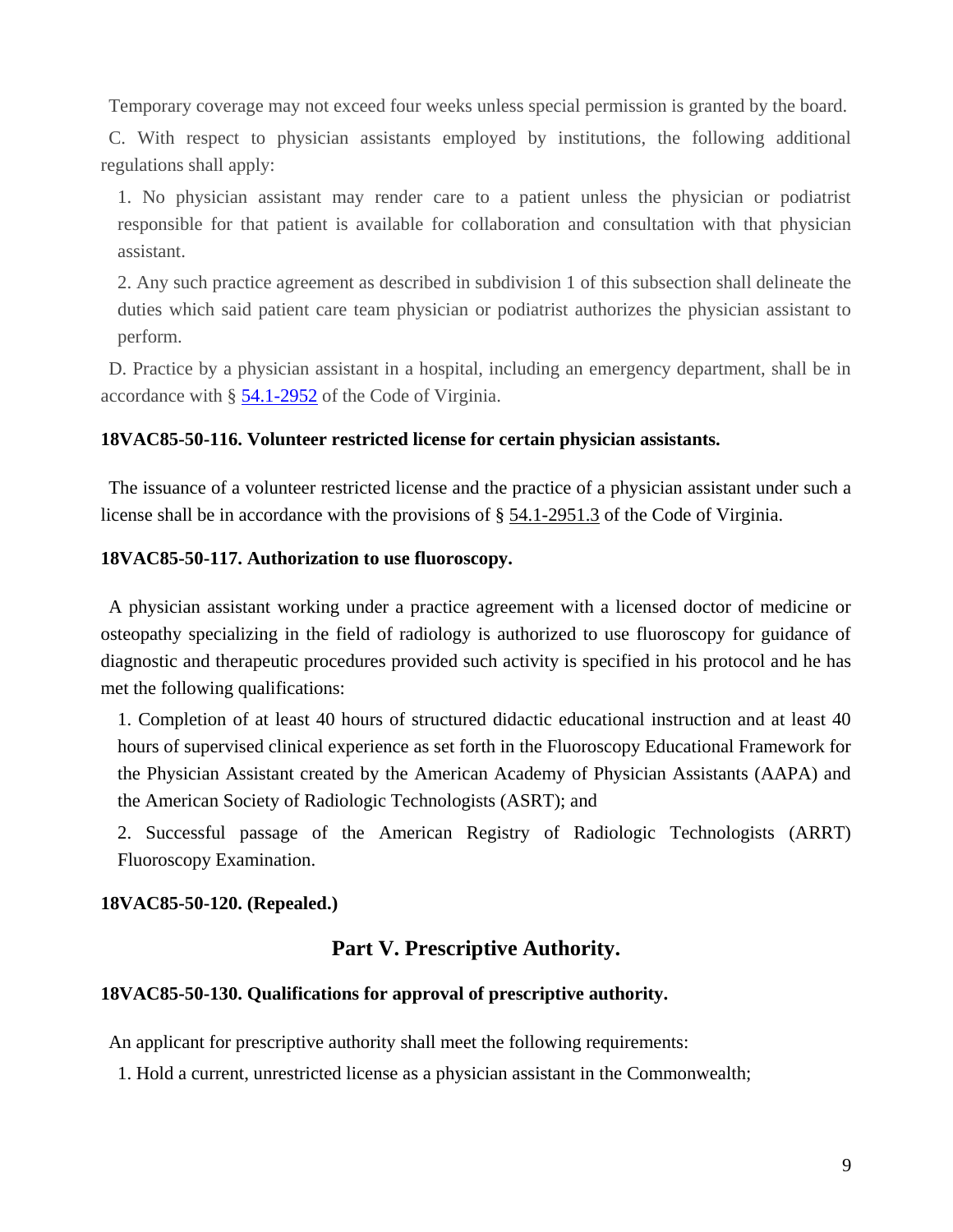2. Maintain a practice agreement acceptable to the board as prescribed in [18VAC85-50-101](http://law.lis.virginia.gov/admincode/title18/agency85/chapter50/section101/) and § [54.1-2952.1](http://law.lis.virginia.gov/vacode/54.1-2952.1/) of the Code of Virginia; and

3. Submit evidence of successful completion of a minimum of 35 hours of acceptable training to the board in pharmacology.

# <span id="page-9-0"></span>**18VAC85-50-140. Approved drugs and devices.**

A. The approved drugs and devices which the physician assistant with prescriptive authority may prescribe, administer, or dispense manufacturer's professional samples shall be in accordance with provisions of § [54.1-2952.1](http://law.lis.virginia.gov/vacode/54.1-2952.1/) of the Code of Virginia:

B. The physician assistant may prescribe only those categories of drugs and devices included in the practice agreement. The patient care team physician or podiatrist retains the authority to restrict certain drugs within these approved categories.

C. The physician assistant, pursuant to § [54.1-2952.1](http://law.lis.virginia.gov/vacode/54.1-2952.1/) of the Code of Virginia, shall only dispense manufacturer's professional samples or administer controlled substances in good faith for medical or therapeutic purposes within the course of his professional practice.

# <span id="page-9-1"></span>**18VAC85-50-150. (Repealed.)**

### <span id="page-9-2"></span>**18VAC85-50-160. Disclosure.**

A. Each prescription for a Schedule II through V drug shall bear the name of the patient care team physician or podiatrist and of the physician assistant.

B. The physician assistant shall disclose to the patient that he is a licensed physician assistant, and also the name, address and telephone number of the patient care team physician or podiatrist. Such disclosure shall either be included on the prescription or be given in writing to the patient.

# <span id="page-9-4"></span><span id="page-9-3"></span>**18VAC85-50-170. (Repealed.)**

# **Part VI Standards of Professional Conduct.**

# <span id="page-9-5"></span>**18VAC85-50-175. Confidentiality.**

A. A practitioner shall not willfully or negligently breach the confidentiality between a practitioner and a patient. A breach of confidentiality that is required or permitted by applicable law or beyond the control of the practitioner shall not be considered negligent or willful.

B. Unauthorized use or disclosure of confidential information received from the Prescription Monitoring Program shall be grounds for disciplinary action.

# <span id="page-9-6"></span>**18VAC85-50-176. Treating and prescribing for self or family.**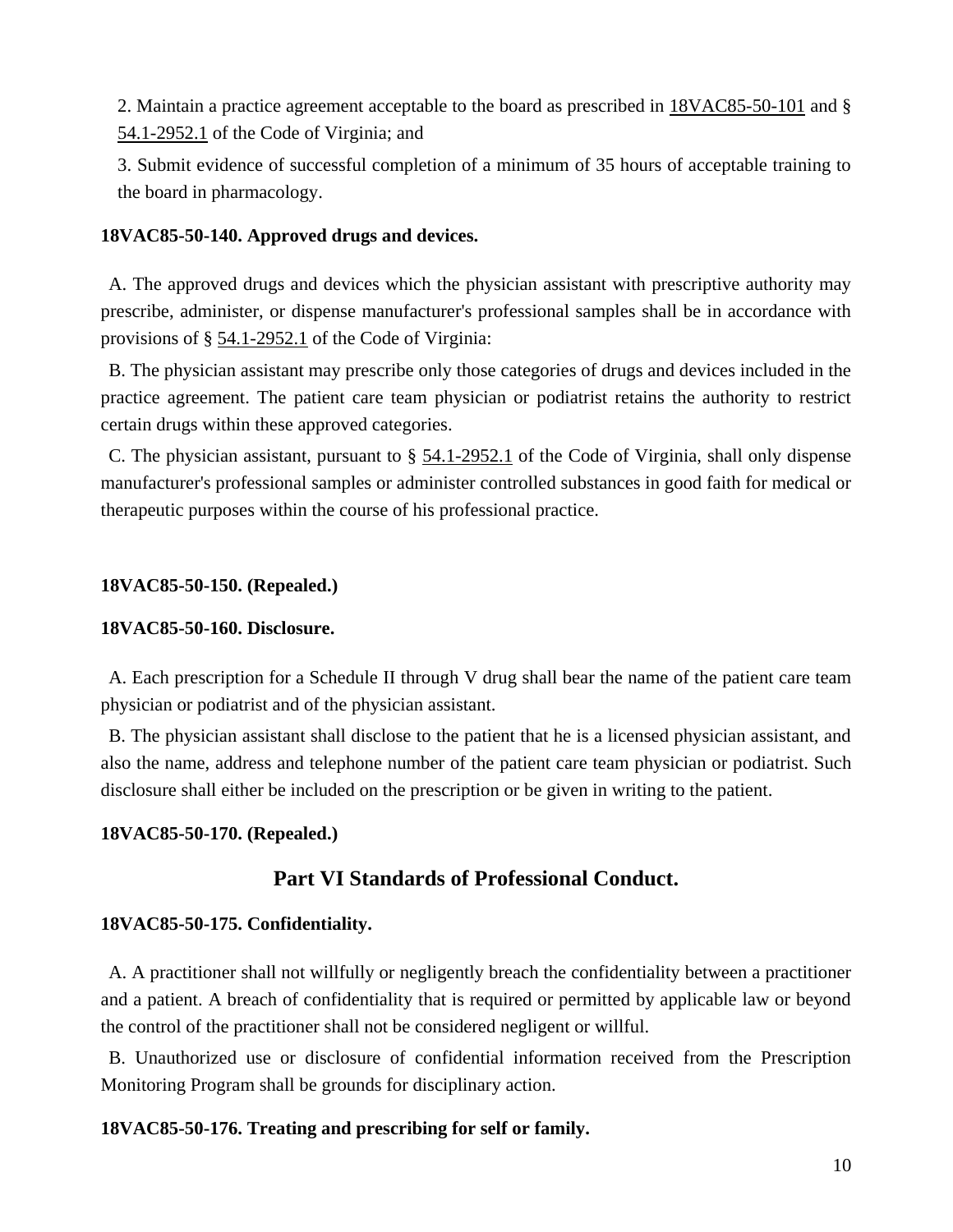A. Treating or prescribing shall be based on a bona fide practitioner-patient relationship, and prescribing shall meet the criteria set forth in § [54.1-3303](http://law.lis.virginia.gov/vacode/54.1-3303/) of the Code of Virginia.

B. A practitioner shall not prescribe a controlled substance to himself or a family member, other than Schedule VI as defined in § [54.1-3455](http://law.lis.virginia.gov/vacode/54.1-3455/) of the Code of Virginia, unless the prescribing occurs in an emergency situation or in isolated settings where there is no other qualified practitioner available to the patient, or it is for a single episode of an acute illness through one prescribed course of medication.

C. When treating or prescribing for self or family, the practitioner shall maintain a patient record documenting compliance with statutory criteria for a bona fide practitioner-patient relationship.

### <span id="page-10-0"></span>**18VAC85-50-177. Patient records.**

A. Practitioners shall comply with the provisions of § [32.1-127.1:03](http://law.lis.virginia.gov/vacode/32.1-127.1:03/) of the Code of Virginia related to the confidentiality and disclosure of patient records.

B. Practitioners shall properly manage patient records and shall maintain timely, accurate, legible and complete records.

C. Practitioners shall provide patient records to another practitioner or to the patient or his personal representative in a timely manner and in accordance with provisions of § [32.1-127.1:03](http://law.lis.virginia.gov/vacode/32.1-127.1:03/) of the Code of Virginia.

### <span id="page-10-1"></span>**18VAC85-50-178. Practitioner-patient communication.**

A. Except as provided in § [32.1-127.1:03](http://law.lis.virginia.gov/vacode/32.1-127.1:03/) F of the Code of Virginia, a practitioner shall accurately inform a patient or his legally authorized representative of his medical diagnoses, prognosis and prescribed treatments or plans of care. A practitioner shall not deliberately make a false or misleading statement regarding the practitioner's skill or the efficacy or value of a medication, treatment, or procedure prescribed or directed by the practitioner in the treatment of any disease or condition.

B. A practitioner shall present information relating to the patient's care to a patient or his legally authorized representative in understandable terms and encourage participation in the decisions regarding the patient's care and shall refer to or consult with other health care professionals if so indicated.

C. Before surgery or any invasive procedure is performed, informed consent shall be obtained from the patient in accordance with the policies of the health care entity. Practitioners shall inform patients of the risks, benefits, and alternatives of the recommended surgery or invasive procedure that a reasonably prudent practitioner in similar practice in Virginia would tell a patient.

1. In the instance of a minor or a patient who is incapable of making an informed decision on his own behalf or is incapable of communicating such a decision due to a physical or mental disorder,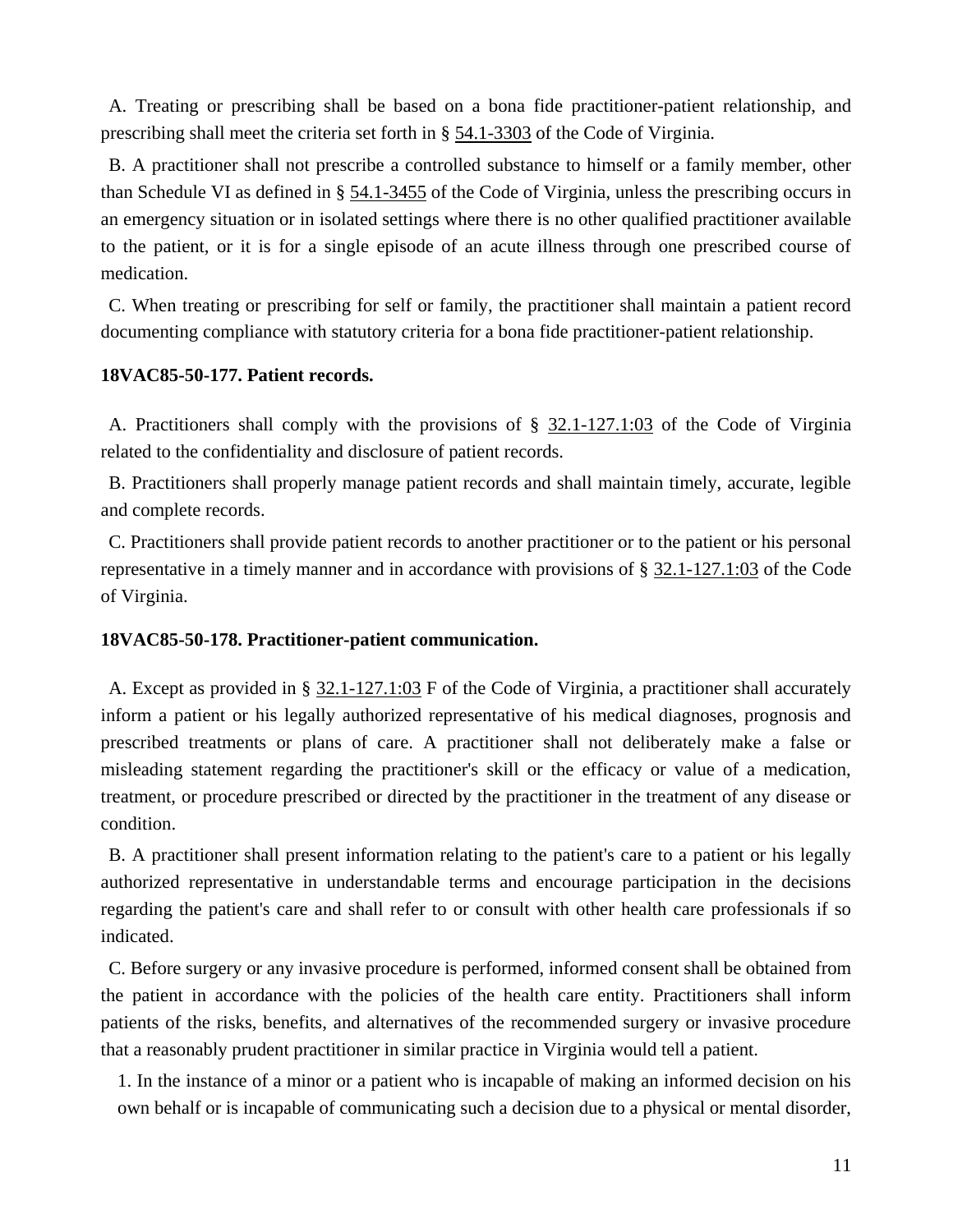the legally authorized person available to give consent shall be informed and the consent documented.

2. An exception to the requirement for consent prior to performance of surgery or an invasive procedure may be made in an emergency situation when a delay in obtaining consent would likely result in imminent harm to the patient.

3. For the purposes of this provision, "invasive procedure" means any diagnostic or therapeutic procedure performed on a patient that is not part of routine, general care and for which the usual practice within the health care entity is to document specific informed consent from the patient or surrogate decision maker prior to proceeding.

# <span id="page-11-0"></span>**18VAC85-50-179. Practitioner responsibility.**

A. A practitioner shall not:

1. Perform procedures or techniques that are outside the scope of his practice or for which he is not trained and individually competent;

2. Knowingly allow subordinates to jeopardize patient safety or provide patient care outside of the subordinate's scope of practice or area of responsibility. Practitioners shall delegate patient care only to subordinates who are properly trained and supervised;

3. Engage in an egregious pattern of disruptive behavior or interaction in a health care setting that interferes with patient care or could reasonably be expected to adversely impact the quality of care rendered to a patient; or

4. Exploit the practitioner/patient relationship for personal gain.

B. Advocating for patient safety or improvement in patient care within a health care entity shall not constitute disruptive behavior provided the practitioner does not engage in behavior prohibited in subdivision A 3 of this section.

### <span id="page-11-1"></span>**18VAC85-50-180. Vitamins, minerals and food supplements.**

A. The recommendation or direction for the use of vitamins, minerals or food supplements and the rationale for that recommendation shall be documented by the practitioner. The recommendation or direction shall be based upon a reasonable expectation that such use will result in a favorable patient outcome, including preventive practices, and that a greater benefit will be achieved than that which can be expected without such use.

B. Vitamins, minerals, or food supplements, or a combination of the three, shall not be sold, dispensed, recommended, prescribed, or suggested in doses that would be contraindicated based on the individual patient's overall medical condition and medications.

C. The practitioner shall conform to the standards of his particular branch of the healing arts in the therapeutic application of vitamins, minerals or food supplement therapy.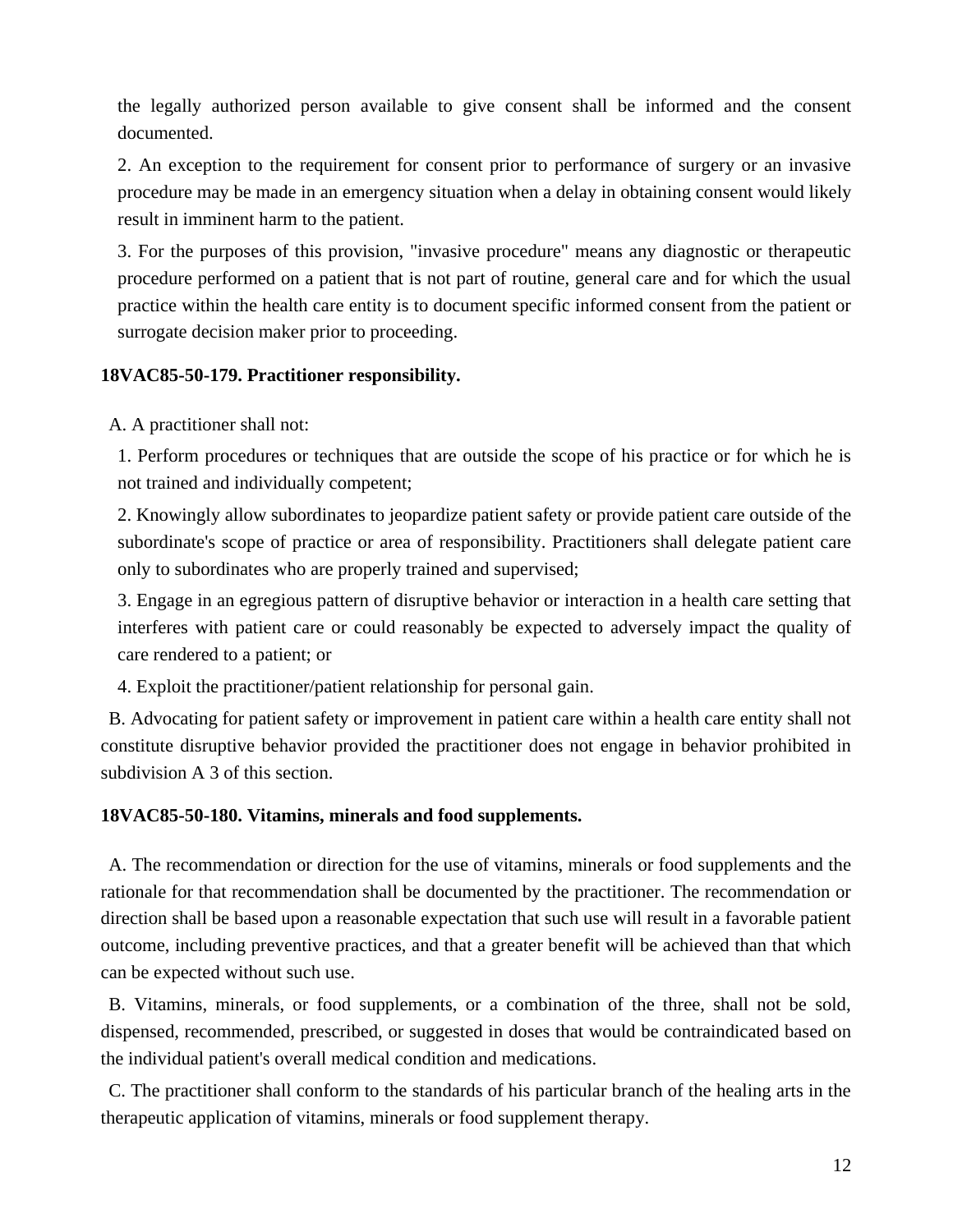# <span id="page-12-0"></span>**18VAC85-50-181. Pharmacotherapy for weight loss.**

A. A practitioner shall not prescribe amphetamine, Schedule II, for the purpose of weight reduction or control.

B. A practitioner shall not prescribe controlled substances, Schedules III through VI, for the purpose of weight reduction or control in the treatment of obesity, unless the following conditions are met:

1. An appropriate history and physical examination are performed and recorded at the time of initiation of pharmacotherapy for obesity by the prescribing physician, and the physician reviews the results of laboratory work, as indicated, including testing for thyroid function;

2. If the drug to be prescribed could adversely affect cardiac function, the physician shall review the results of an electrocardiogram performed and interpreted within 90 days of initial prescribing for treatment of obesity;

3. A diet and exercise program for weight loss is prescribed and recorded;

4. The patient is seen within the first 30 days following initiation of pharmacotherapy for weight loss, by the prescribing physician or a licensed practitioner with prescriptive authority working under the supervision of the prescribing physician, at which time a recording shall be made of blood pressure, pulse, and any other tests as may be necessary for monitoring potential adverse effects of drug therapy; and

5. The treating physician shall direct the follow-up care, including the intervals for patient visits and the continuation of or any subsequent changes in pharmacotherapy. Continuation of prescribing for treatment of obesity shall occur only if the patient has continued progress toward achieving or maintaining a target weight and has no significant adverse effects from the prescribed program.

C. If specifically authorized in his practice agreement with a patient care team physician, a physician assistant may perform the physical examination, review tests, and prescribe Schedules III through VI controlled substances for treatment of obesity as specified in subsection B of this section.

# <span id="page-12-1"></span>**18VAC85-50-182. Anabolic steroids.**

A physician assistant shall not prescribe or administer anabolic steroids to any patient for other than accepted therapeutic purposes.

# <span id="page-12-2"></span>**18VAC85-50-183. Sexual contact.**

A. For purposes of § [54.1-2915](http://law.lis.virginia.gov/vacode/54.1-2915/) A 12 and A 19 of the Code of Virginia and this section, sexual contact includes, but is not limited to, sexual behavior or verbal or physical behavior that: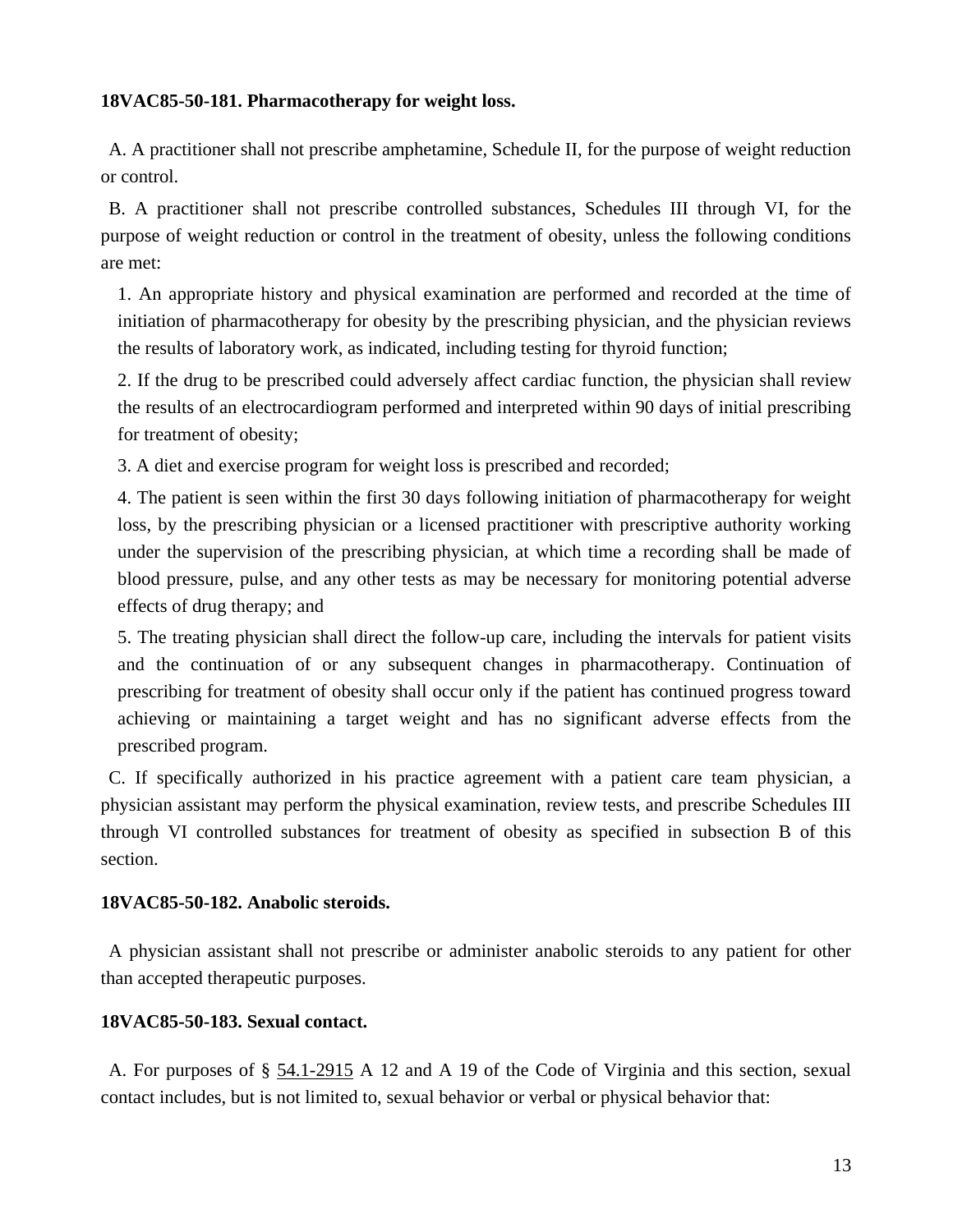1. May reasonably be interpreted as intended for the sexual arousal or gratification of the practitioner, the patient, or both; or

2. May reasonably be interpreted as romantic involvement with a patient regardless of whether such involvement occurs in the professional setting or outside of it.

B. Sexual contact with a patient.

1. The determination of when a person is a patient for purposes of § [54.1-2915](http://law.lis.virginia.gov/vacode/54.1-2915/) A 19 of the Code of Virginia is made on a case-by-case basis with consideration given to the nature, extent, and context of the professional relationship between the practitioner and the person. The fact that a person is not actively receiving treatment or professional services from a practitioner is not determinative of this issue. A person is presumed to remain a patient until the patient-practitioner relationship is terminated.

2. The consent to, initiation of, or participation in sexual behavior or involvement with a practitioner by a patient does not change the nature of the conduct nor negate the statutory prohibition.

C. Sexual contact between a practitioner and a former patient after termination of the practitionerpatient relationship may still constitute unprofessional conduct if the sexual contact is a result of the exploitation of trust, knowledge, or influence of emotions derived from the professional relationship.

D. Sexual contact between a practitioner and a key third party shall constitute unprofessional conduct if the sexual contact is a result of the exploitation of trust, knowledge or influence derived from the professional relationship or if the contact has had or is likely to have an adverse effect on patient care. For purposes of this section, key third party of a patient means spouse or partner, parent or child, guardian, or legal representative of the patient.

E. Sexual contact between a supervisor and a trainee shall constitute unprofessional conduct if the sexual contact is a result of the exploitation of trust, knowledge or influence derived from the professional relationship or if the contact has had or is likely to have an adverse effect on patient care.

# <span id="page-13-0"></span>**18VAC85-50-184. Refusal to provide information.**

A practitioner shall not willfully refuse to provide information or records as requested or required by the board or its representative pursuant to an investigation or to the enforcement of a statute or regulation.

### <span id="page-13-1"></span>**18VAC85-50-191. Practice and supervision of laser hair removal.**